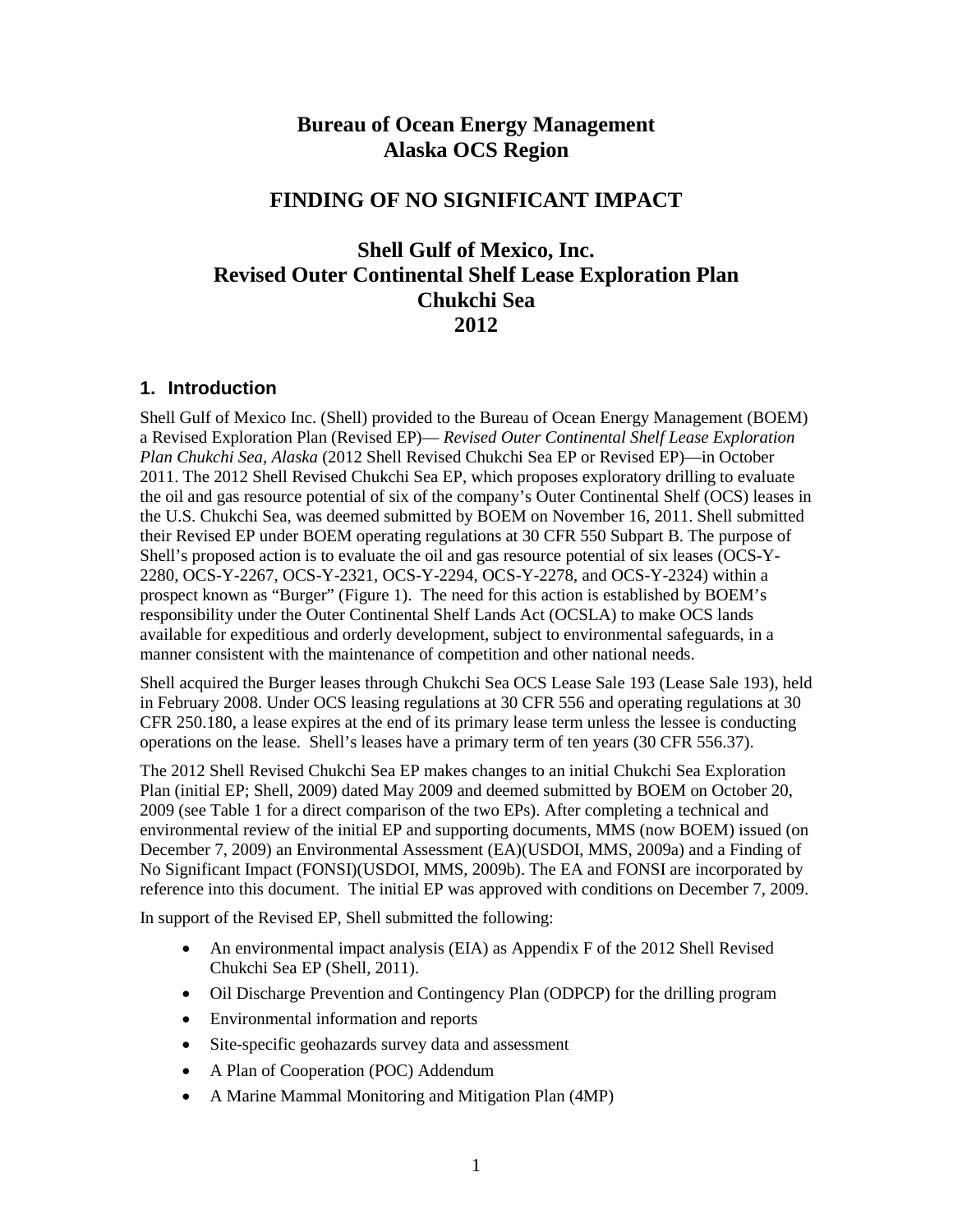- A description of Shell's Cultural Awareness and Environmental Awareness Programs
- A description of Shell's Subsistence Advisor Program
- Shell's Application to NMFS for Incidental Harassment Authorization for the Non-Lethal Taking of Whales and Seals in Conjunction with Planned Exploration Drilling Program During 2012 in the Chukchi Sea, Alaska
- Shell's Application for U.S. Fish & Wildlife Service Letter of Authorization
- Shell's Polar Bear, Grizzly Bear, and Pacific Walrus Avoidance and Human Encounter/Interaction Plan
- Other information as required by BOEM regulations and lease stipulations

BOEM has completed a technical and environmental review of the 2012 Shell Revised Chukchi Sea EP and supporting information to ensure the proposed activities would be conducted in a manner consistent with protection of the human, marine, and coastal environments.

In accordance with the National Environmental Policy Act (NEPA), Council on Environmental Quality (CEQ) regulations at 40 CFR 1501.3(b) and 1508.9, Department of Interior (DOI) regulations implementing NEPA at 43 CFR Part 46, and DOI policy in Section 516 of the Department of the Interior Manual (DM) Chapter 15 (516 DM 15), BOEM prepared an EA to assist BOEM planning and decision-making. In keeping with CEQ regulations at 40 CFR 1506.5(a) and (b) and the intent of BOEM operating regulations at 30 CFR 550.227, the information and analysis provided in Shell's EIA were reviewed, evaluated, and verified, and the results were used in preparing this EA.

## **2. Description of the Proposed Action**

Shell proposes to drill six exploration wells within the Burger Prospect in the Chukchi Sea OCS Planning Area. Activities would occur on six leases acquired in Chukchi Sea Lease Sale 193. These leases are OCS-Y-2280, OCS-Y-2267, OCS-Y-2321, OCS-Y-2294, OCS-Y-2278, and OCS-Y-2324 (Figure 1). Shell proposes to commence drilling the wells during the open-waterseason (July through October) of 2012 and would continue during subsequent open water seasons until completion of the six-well plan. Shell would conduct drilling operations from the icestrengthened drillship M/V *Noble Discoverer* (*Discoverer*), to be supported by additional vessels for ice management, anchor handling, crew transport and supplies, waste storage and transport, and spill response.

The *Discoverer* would move through the Bering Strait and into the Chukchi Sea on or about July 1, and would continue on to the Burger Prospect as soon as ice and weather conditions allow. Once the drilling vessel is mobilized to a drill site and securely anchored to the seafloor, drilling operations commence. Exploration drilling activities may continue through October 31, ice conditions permitting.

Shell anticipates that conducting exploratory drilling activities would take an average of 32 days at each drill site. This estimate includes the following:

- Construct a mud line cellar (MLC)
- Drill the well to proposed total depth (PTD)
- Log and evaluate the well
- Conduct a zero-offset vertical seismic profile (ZVSP)
- Plug and abandon the well in accordance with BSEE requirements at 30 CFR 250(q)

The actual number of wells drilled in a given season would depend upon ice conditions, length of time available in each drilling site, and conditions of EP approval. Shell's predicted the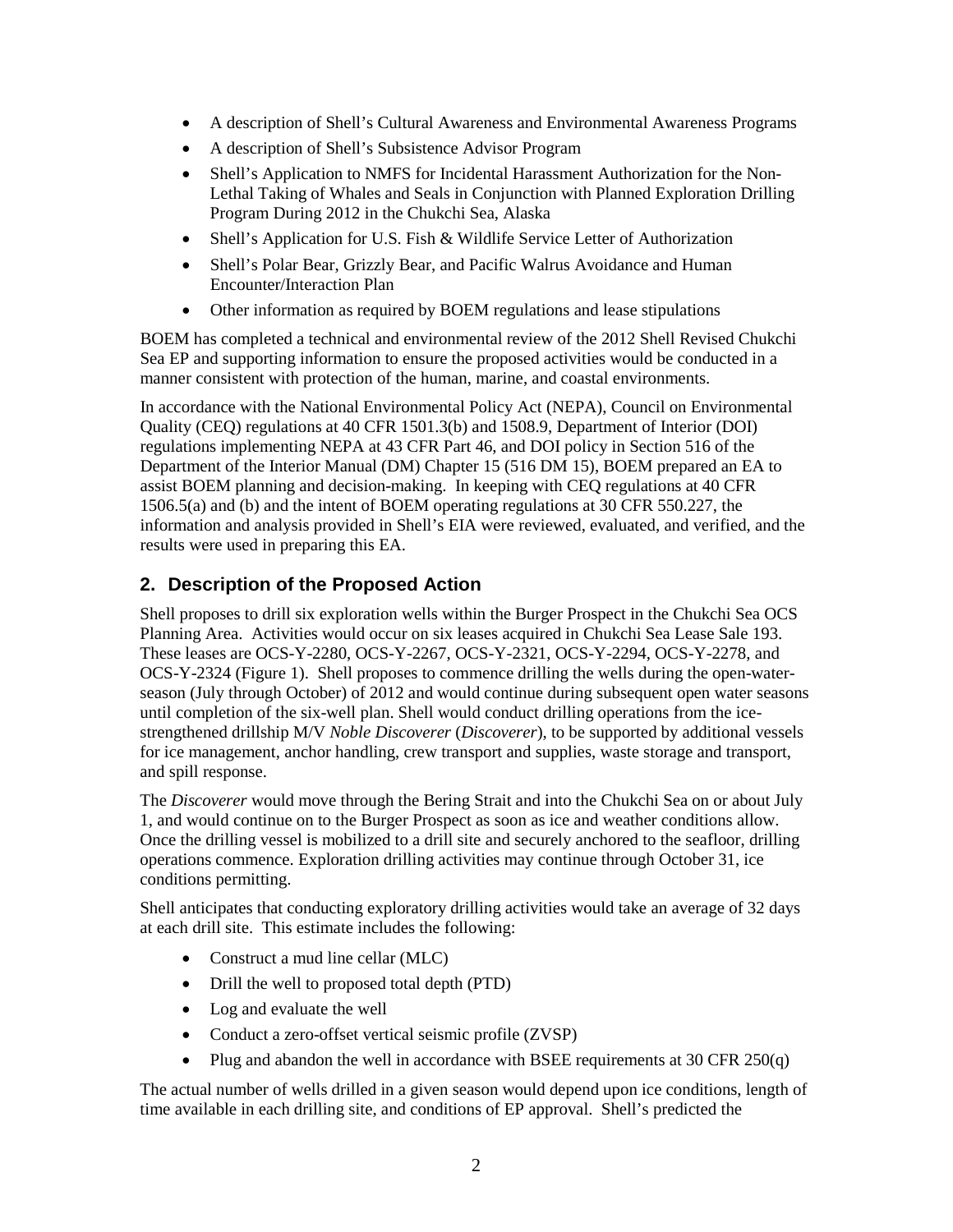"average" drilling season is long enough for two to three exploration wells to be drilled to PTD. Shell may elect to construct additional MLCs or upper well segments (partial holes) depending on available time and operating conditions. Any well on which exploration drilling operations are suspended at the end of a drilling season would be secured in accordance with BOEM regulations. Shell would then either drill the well to total depth in the subsequent year, or permanently abandon the well. To allow for operational flexibility in response to variable ice conditions, Shell has indicated that it will submit Applications for Permit to Drill (APD) for all six proposed wells during the initial year.

Certain conditions may trigger a suspension of activities at a drill site prior to concluding exploration drilling activities there. Within its Critical Operations and Curtailment Plan (COCP) and Ice Management Plan (IMP), which are attached as Appendices J and K of the 2012 Shell Revised Chukchi Sea EP (Shell, 2011), Shell presents procedures for monitoring and responding to ice in the prospect areas. If certain conditions of the COCP are triggered by environmental conditions at a drill site, Shell would suspend drilling operation, secure the well, and move offsite if necessary. The well would either be drilled to completion later that season, during a subsequent season, or secured and permanently abandoned prior to lease termination.

## **3. Related Environmental Documents**

NEPA requires Federal agencies to conduct an environmental review of certain Federal actions. The OCSLA created a four-stage process for planning, leasing, exploration, and production of oil and gas resources in federal waters. The appropriate level of NEPA review depends on the OCSLA stage (516 DM 15), the scope of the proposed activities, and the agency's findings on the potential effects of the proposed activities. BOEM has completed numerous NEPA reviews of Chukchi Sea OCS activities. Recent NEPA reviews relevant to the Proposed Action analyzed here include the following:

- Final Supplemental Environmental Impact Statement Chukchi Sea Planning Area Oil and Gas Lease Sale 193 in the Chukchi Sea, Alaska (OCS EIS/EA BOEMRE 2011- 041)
- Environmental Assessment Shell Gulf of Mexico, Inc., 2010 Exploration Drilling Program, Burger, Crackerjack, and SW Shoebill Prospects, Chukchi Sea Outer Continental Shelf, Alaska, and Finding of No Significant Impact (OCS EIS/EA MMS 2009-061)
- Draft Environmental Impact Statement Beaufort and Chukchi Sea Planning Areas Oil and Gas Lease Sales 209, 212, 217, and 221 (OCS EIS/EA MMS 2008-0055)
- Final Environmental Impact Statement Chukchi Sea Planning Area Oil and Gas Lease Sale 193 and Seismic Surveying Activities in the Chukchi Sea (OCS EIS/EA MMS 2007-026)
- Final Environmental Impact Statement Outer Continental Shelf Oil & Gas Leasing Program: 2007-2012 (OCS EIS/EA MMS 2007-003)
- Final Environmental Impact Statement Outer Continental Shelf Oil and Gas Leasing Program: 2002-2007 (OCS EIS/EA MMS 2002-2007)

These documents are available on the BOEM Alaska Region website at http://www.alaska.boemre.gov/ref/eis\_ea.htm. Relevant sections of these documents are summarized and incorporated by reference into the EA. The EA tiers from the Lease Sale 193 Final EIS (USDOI, MMS, 2007) and the Lease Sale 193 Final SEIS (USDOI, BOEMRE, 2011).

The EA also summarizes and incorporates by reference relevant information and analysis from the following documents: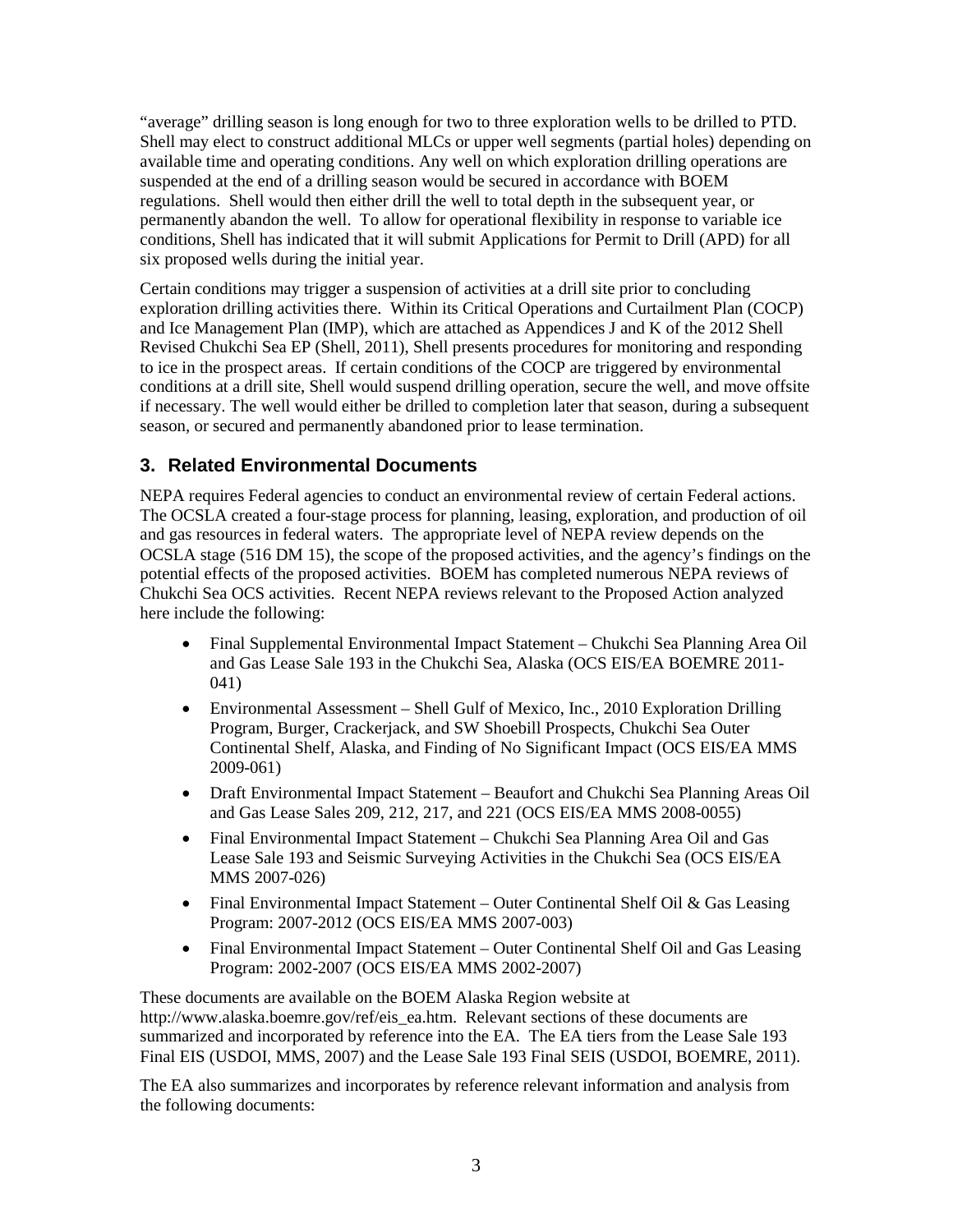- Revised Outer Continental Shelf Lease Exploration Plan Chukchi Sea, Alaska (2012) Shell Revised Chukchi Sea EP)
- October 10, 2011 Biological Evaluation (BE) to NMFS
- September 30, 2011 BE to USFWS
- Letter of Authorization (LOA) and Incidental Harassment Authorization (IHA) Applications
- Biological Opinion for Beaufort and Chukchi Sea Program Area Lease Sales and associated Seismic Surveys and Exploratory Drilling, USFWS, 2009.
- Biological Opinion for Oil and Gas Leasing and Exploration Activities in the U.S. Beaufort and Chukchi Seas, Alaska; and Authorizations of Small Takes Under the Marine Mammal Protection Act, NMFS, 2008.
- Biological Opinion for Oil and Gas Leasing, Exploration Activities, in the U.S. Beaufort and Chukchi Seas, Alaska, Arctic Regional Biological Opinion, 2006, NMFS.

### **4. Environmental Evaluation**

Among the issues identified in this site-specific environmental review, the following were among the most prominent:

- Protection of subsistence activities and the Iñupiat culture and way of life.
- Risks of oil spills and their potential impacts to area fish and wildlife resources.
- Disturbance to bowhead whale and other marine mammal migration patterns.
- Harassment and potential harm of wildlife, including marine mammals, from noise, discharges, and vessel operations.

BOEM evaluated three alternatives in the EA: Alternative  $1 - No$  Action, Alternative  $2 - The$ Proposed Action, and Alternative 3 – One Well per Season. BOEM also evaluated one Proposed Mitigation measure, which contained three options.

#### **Alternative 1 – No Action**

Under Alternative 1 – No Action, BOEM would not approve Shell's proposed exploration drilling activities. This alternative would delay or preclude Shell from evaluating potential hydrocarbon resources of certain lease blocks acquired under Chukchi Sea Lease Sale 193. This alternative would also delay or avoid potential environmental impacts associated with the Proposed Action.

### **Alternative 2 – The Proposed Action**

Under Alternative 2 – The Proposed Action, BOEM would approve with conditions Shell's proposal to drill six exploration wells within the Burger prospect. Activities could occur on six leases acquired in Chukchi Sea Lease Sale 193. These leases are OCS-Y-2280, OCS-Y-2267, OCS-Y-2321, OCS-Y-2294, OCS-Y-2278, and OCS-Y-2324 (Figure 1). Shell proposes to commence drilling the wells during the open-water-season (July through October) of 2012 and would continue during subsequent open water seasons. Shell would conduct drilling operations from the *Discoverer*, to be supported by additional vessels for ice management, anchor handling, crew transport and supplies, waste storage and transport, and spill response.

#### **Alternative 3 – One Well per Season**

Under Alternative 3 – One Well per Season, BOEM would approve with conditions the Proposed Action, but would limit exploration drilling to one well (drilled to total depth) per season.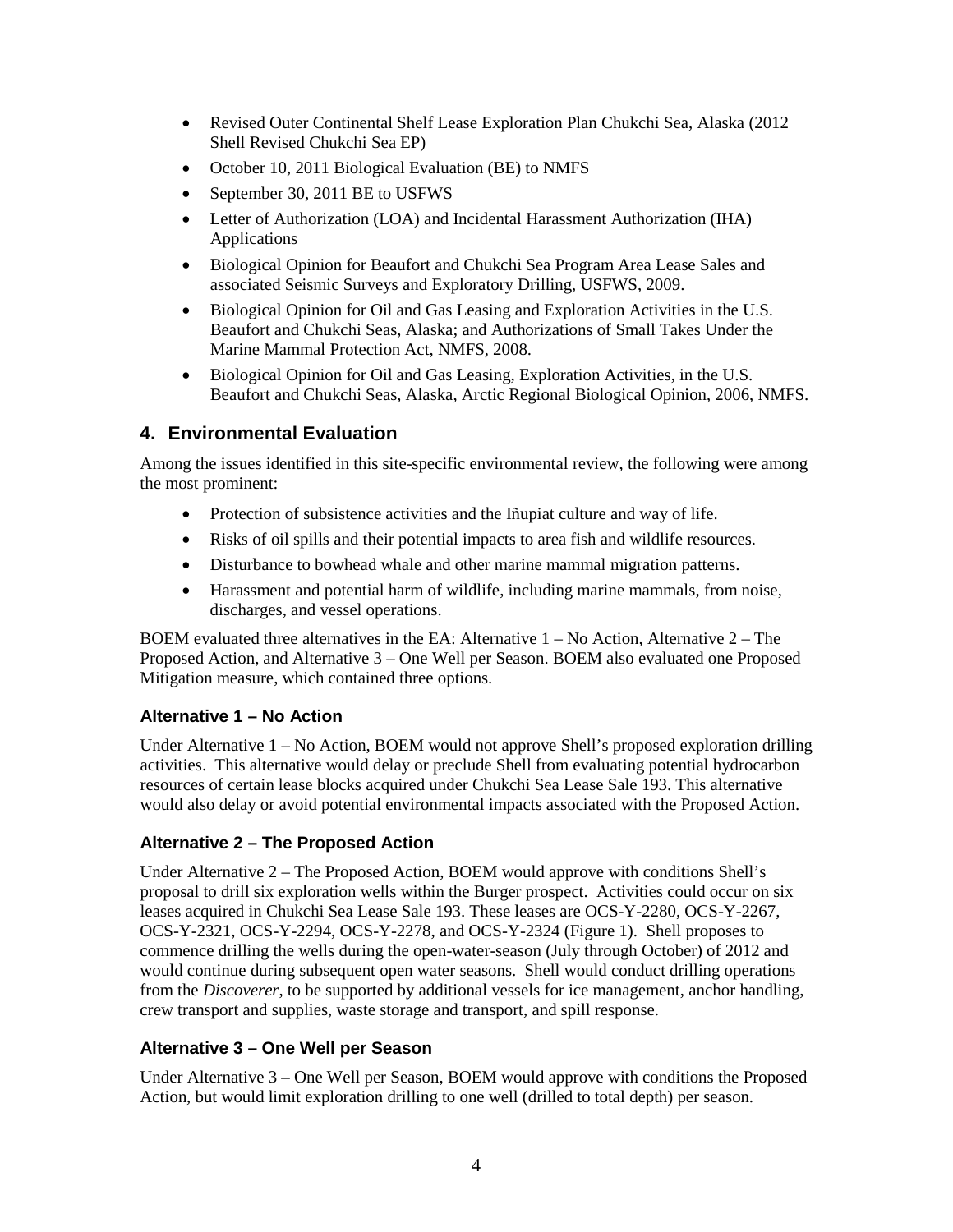Multiple mud line cellars and "spuds" (a type of partial well where an initial casing is set) may be drilled in a given season, but Shell could only access the hydrocarbon-bearing zone or zones of one well per year. As a result, this alternative could spread the positive impacts, negative impacts, and risks associated with oil and gas exploration activities across additional open-water seasons.

### **Proposed Mitigation**

Implementing the Proposed Mitigation Measures would establish a late season drilling hiatus. During the hiatus period, no exploratory drilling would be allowed below the last casing point set prior to penetrating a zone capable of flowing liquid hydrocarbons in measurable quantities. The duration of the hiatus period would depend on the Option (of three total) selected by the decisionmaker while approving with conditions Shell's Revised EP. The date on which the late season drilling hiatus commenced is calculated for each drilling season based on best available data concerning recent sea ice extent. In the unlikely event of a well control incident leading to an oil spill, each of the three options could serve to increase the time available for open water response and cleanup, thereby reducing the quantity of oil spill and the severity of adverse environmental effects.

# **5. Conclusions**

The overall conclusions of the analysis of the action alternatives are summarized below.

## **Biological Resources**

No significant impacts to lower trophic, fish, marine mammal, bird, or terrestrial mammal resources are anticipated as a result of the proposed exploration drilling or support activities in Alternative 2. Activities and impact producing factors may include the following: drilling noise; waste, sediment and water discharges; vessel traffic and noise; aircraft traffic and noise; ice breaking and ice management; mooring and mudline cellar construction; air pollution; or small hydrocarbon spills. Large and very large oil spills could result in impacts that would rise to the level of significance; however, the probability of such an occurrence is low. With the mitigations incorporated in the proposed activities, effects on species in the vicinity of the Burger prospect are expected to be negligible to minor—effects would be below the thresholds that define significant effects for biological resources in Appendix B of the EA.

Likewise, Alternative 3 is also not expected to have significant impacts to lower trophic, fish, marine mammal, bird, or terrestrial mammal resources. This alternative would likely extend the total duration of the drilling program, but the impacts would remain negligible to minor for all the resources, which is below the significance thresholds.

### **Subsistence Activities, Sociocultural Systems, Public Health, and Economy:**

No significant impacts to subsistence activities, sociocultural systems, public health, and economy resources are anticipated as a result of the proposed exploration drilling or support activities in Alternative 2. Effects on Barrow, Wainwright, Point Lay and Point Hope subsistence activities and related sociocultural systems are expected to be negligible. The number of local residents employed for the proposed activities is expected to be small and the effect to be negligible at the community level. While large and very large oil spills could result in impacts that would rise to the level of significance, the probability of such an occurrence is so low that the Alternative 2 will not result in a reasonably foreseeable significant impact. The proposed activities are expected to have a negligible effect on the economy of Barrow, Wainwright, Point Lay and Point Hope. Business interactions between Shell and local communities are not expected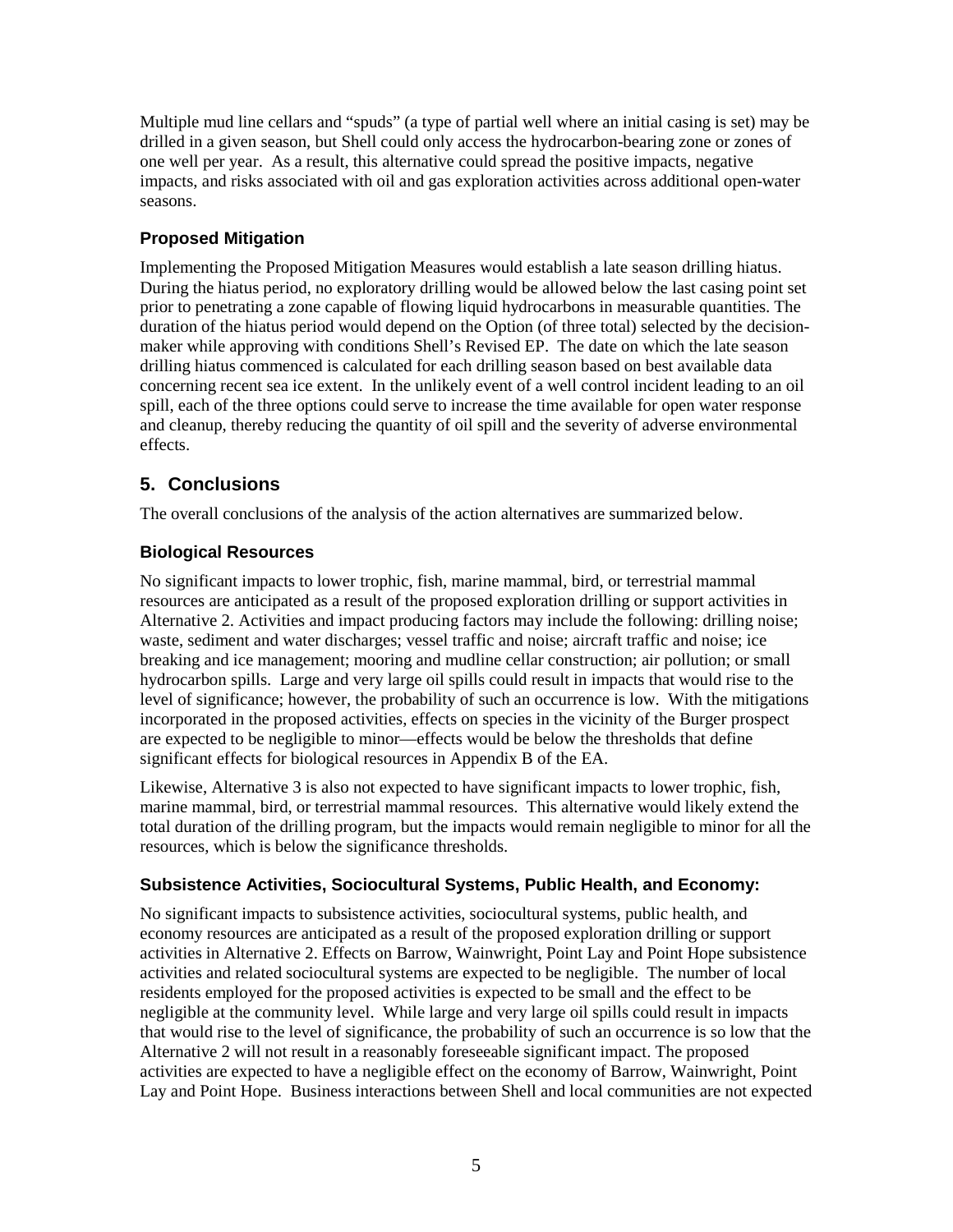to adversely affect public health. These effects are below thresholds that define significant effects for these resources defined in Appendix B of the EA.

Likewise, Alternative 3 is also not expected to have significant impacts to subsistence activities, sociocultural systems, public health, and economy resources. This alternative would likely extend the total duration of the drilling program, but the impacts would remain negligible for all the resources, which is below the significance thresholds.

### **Air Quality**

Emissions from Shell's proposed exploration activities are not expected to significantly deteriorate the existing good air quality of the Chukchi Sea and adjacent coastal areas. While large and very large oil spills could result in impacts that would rise to the level of significance, the probability of such an occurrence is so low that the Proposed Action will not result in a foreseeable significant impact. Air quality impacts from the proposed activities are expected to be minor. These effects are below thresholds that define significant effects for air quality defined in Appendix B of the EA.

Likewise, Alternative 3 is also not expected to have significant impacts to air quality. This alternative would likely extend the total duration of the drilling program, but the impacts would remain negligible for all the resources, which is below the significance thresholds.

### **Water Quality**

Discharges from Shell's proposed activities would occur over relatively short periods of time (weeks). Impacts to marine water quality from the proposed action are expected to be highly localized and minor. Large and very large oil spills could result in impacts that would rise to the level of significance; however, the probability of such an occurrence is low. These effects are below thresholds that define significant effects for water quality defined in Appendix B of the EA.

Likewise, Alternative 3 is also not expected to have significant impacts to water quality. This alternative would likely extend the total duration of the drilling program, but the impacts would remain negligible for all the resources, which is below the significance thresholds.

## **6. Significance Review**

BOEM evaluated the proposed activities using the level of effects defined in Appendix B of the EA, and with consideration of context and intensity as defined under 40 CFR 1508.27. Accordingly, the potential effects of the proposed action were evaluated within contexts such as society as a whole, the affected region, the affected interests, and the specific locality. The intensity, or severity, of potential impacts in these contexts was considered as follows:

#### **1) Impacts that may be both beneficial and adverse. A significant effect may exist even if the Federal agency believes that on balance the effect may be beneficial.**

In determining the significance of effects of the action alternatives, BOEM evaluated both adverse and beneficial impacts from the proposed activities. Potential adverse impacts to the physical environment, biological resources, and subsistence activities, with consideration of all required mitigation measures incorporated into the proposed activities, are expected to be below thresholds that define significant effects in Appendix B of the EA. The potential economic impacts for the North Slope Borough and local residents employed in support of the proposed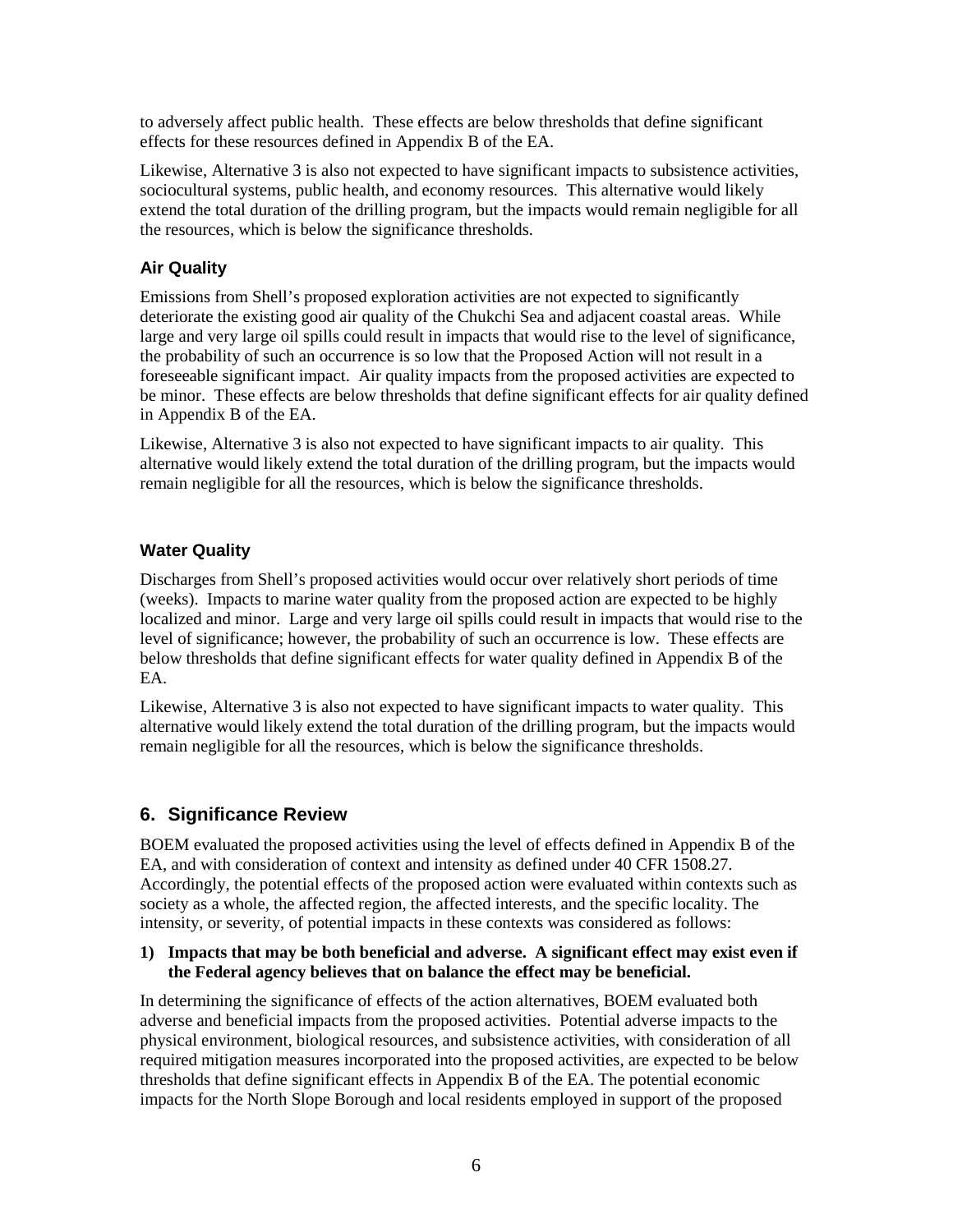activities are expected to be temporary and negligible, though beneficial. Therefore, consideration of both adverse and beneficial effects of the action alternatives does not render the potential impacts significant.

#### **2) The degree to which the proposed action affects public health or safety.**

In determining the significance of effects of the action alternatives, BOEM evaluated the degree to which the proposed activities may have an effect on public health or safety. BOEM considered the distance of the proposed activities from local communities; operation of onshore support facilities; potential effects of expected allowable discharges and emissions under Environmental Protection Agency (EPA) water and air permits; potential effects of the analyzed 48 barrel fuel spill; and the potential for the proposed activities to interfere with subsistence activities. The community closest to the drilling area is Wainwright, roughly 78 miles to the southeast.

Activities associated with the EP would be staged from existing infrastructure in Wainwright and Barrow. Goods and services would be obtained from local village contractors, when available, and these business interactions are not expected to adversely affect community health. Impacts to water and air quality are expected to be minor. In the event of a small fuel spill, the diesel fuel is not expected to persist long enough to contact the coast or harm coastal communities. Shell's proposed exploration activities incorporate specific measures to avoid interference with subsistence activities, including a Plan of Cooperation, a Subsistence Advisory Program, aircraft routes that avoid subsistence use areas and are as short as possible, and minimum flight altitudes. These mitigating measures are an integral part of Shell's proposal and will be required and enforced by BOEM if the proposed action is approved. Therefore, consideration of potential effects of the action alternatives on public health or safety does not render the potential impacts significant.

### **3) Unique characteristics of the geographic area such as proximity to historic or cultural resources, park lands, prime farmlands, wetlands, wild and scenic rivers, or ecologically critical areas.**

In determining the significance of effects of the action alternatives, BOEM evaluated the degree to which the proposed activities may have an effect on unique geographic resources. The closest such resource, Ledyard Bay Critical Habitat Unit, is located 54 miles to the South of the proposed exploration drill sites. Routine operations can result in potential impact producing factors, such as noise and pollution. These impact producing factors may occur in offshore areas adjacent to the proposed drilling area, but impacts would be at most negligible and would not affect any historic or cultural resources, park lands, prime farmlands, wetlands, wild and scenic rivers, or ecologically critical areas. Consideration of potential site specific effects of the action alternatives on unique geographic areas does not render the potential impacts significant.

### **4) The degree to which the effects on the quality of the human environment are likely to be highly controversial.**

In determining the significance of effects of the action alternatives, BOEM evaluated the degree to which the potential effects of the proposed activities may be highly controversial. In developing the EA, BOEM reviewed relevant studies, scientific literature, past BOEM NEPA analyses, and NMFS and FWS analyses. BOEM also reviewed public comments, in part to determine if substantial questions exist on whether the proposed action would cause significant degradation of any environmental factor. More specifically, comments were evaluated to determine if the issues raised presented substantial dispute over potential effects of the proposed action or presented substantial questions over the likelihood and significance of adverse impacts from the proposed action. BOEM also evaluated these issues in the context of the United States Geological Survey's (USGS) 2011 report evaluating science needs to inform decisions on Arctic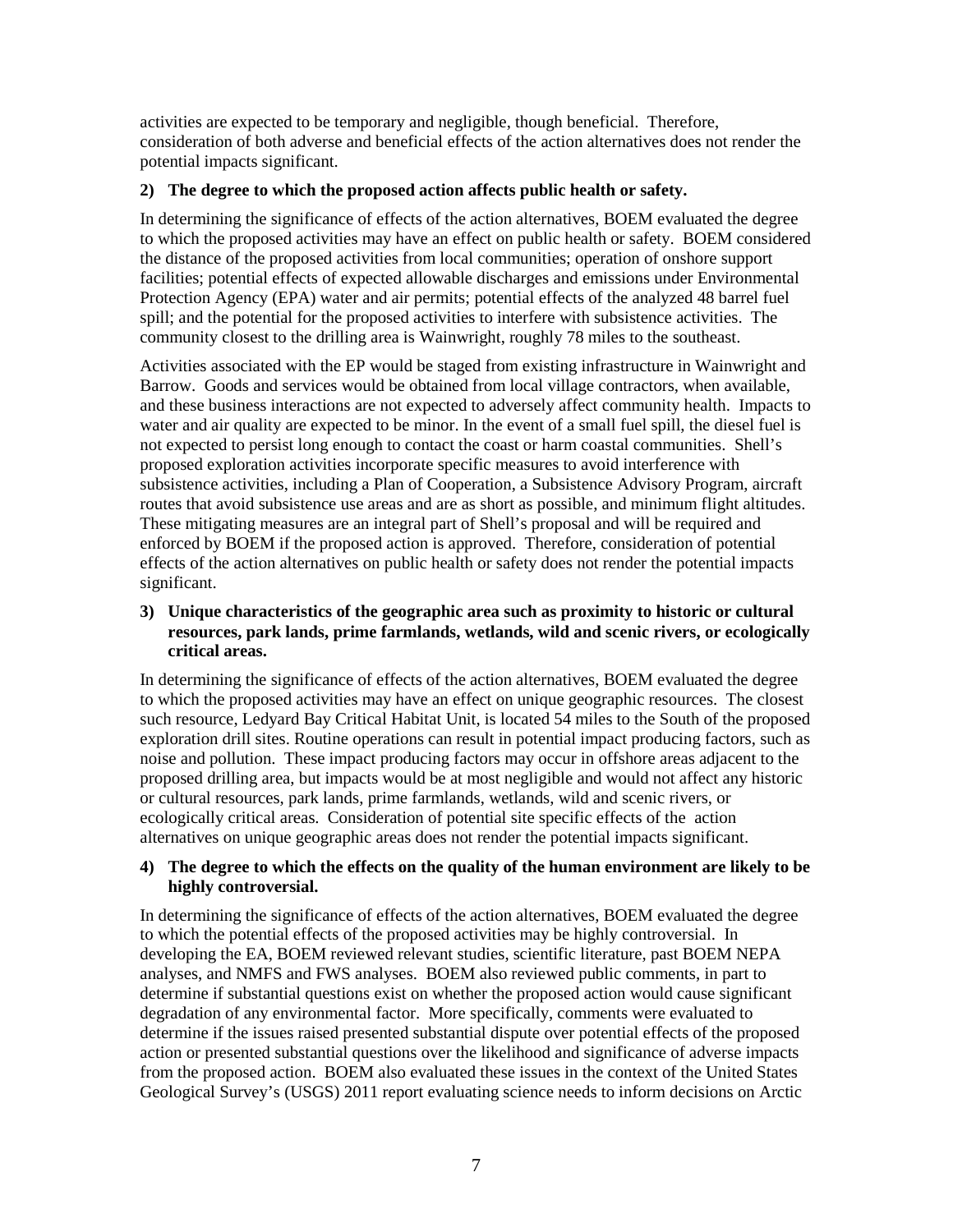OCS energy development, as well as information that emerged from the *Deepwater Horizon* event in May 2010.

Stakeholders have expressed concerns over the potential for a loss of well control, the effects of an oil spill, and the adequacy of oil spill prevention and response measures. After careful review of public comments and questions, BOEM analysts did not find new information that discredited BOEM's analysis of these issues. While there is ongoing public concern regarding the acceptable level of risk for a large or very large oil spill in the Arctic (over even *whether* an acceptable level of risk exists for such an event), there is no scientific controversy. Moreover, there is no scientifically supported challenge to the fact that large and very large oil spills remain extremely low probability events.

Similar exploration drilling activities have previously occurred at the project area, without incident. Each component of the proposed action is well-defined and well-understood. Established models for evaluating sound transmission, emissions, and discharges have been utilized to determine the nature, areal extent and intensity of potential impact-producing factors. The proposed activities also include specific and enforceable mitigation measures to reduce adverse effects.

The effects analyses in the EA are based on the best available scientific information. Sufficient information was available to support sound scientific judgments regarding the potential for environmental effects. Concerns raised by stakeholders were fully considered and addressed as appropriate in the EA. No substantial questions question remains on the level of potential effects or whether the action alternatives may cause significant effects. Therefore, consideration of the degree to which the potential effects of the action alternatives may be highly controversial does not render the potential impacts significant.

#### **5) The degree to which the possible effects on the human environment are highly uncertain or involve unique or unknown risks.**

In determining the significance of effects of the proposed action, BOEM evaluated the degree to which the potential effects of the action alternatives may be highly uncertain or involve unique or unknown risks. There has been more than two decades of history for exploration drilling in the Arctic OCS. From 1981-2002, a total of 35 wells were drilled in the Arctic OCS. Five of these wells were drilled in the Chukchi Sea, including one well on the Burger prospect itself. The technologies and procedures used in exploration drilling conform to well-established industry standards, and the components of exploration drilling that may impact the environment are well understood. If BOEM approves Shell's Revised EP and exploration drilling occurs, BSEE inspection personnel would be on site throughout the drilling operation to monitor the operation and enforce and verify compliance with conditions of approval of the EP, lease stipulations, and BOEM and BSEE drilling, safety and environmental regulations.

The potential impacts of exploration activities have been addressed in several previous NEPA documents, including EISs and EAs. Estimated probabilities of small, large and very large oil spills are fully analyzed and addressed in Appendix A and Section 2.4.9 of the EA. With respect to the potential effects of a catastrophic oil spill, the EA summarizes and incorporates by reference the extensive analysis of small, large, and very large oil spills, pollution prevention, and spill response provided by the Sale 193 Final EIS and Sale 193 Final SEIS – documents from which the EA tiers.

The effects of the proposed activities are not expected to be highly uncertain nor does the proposed action involve unique or unknown risks. Therefore, consideration of the degree to which the potential effects of the action alternatives may be highly uncertain or involve unique or unknown risks does not render the potential impacts significant.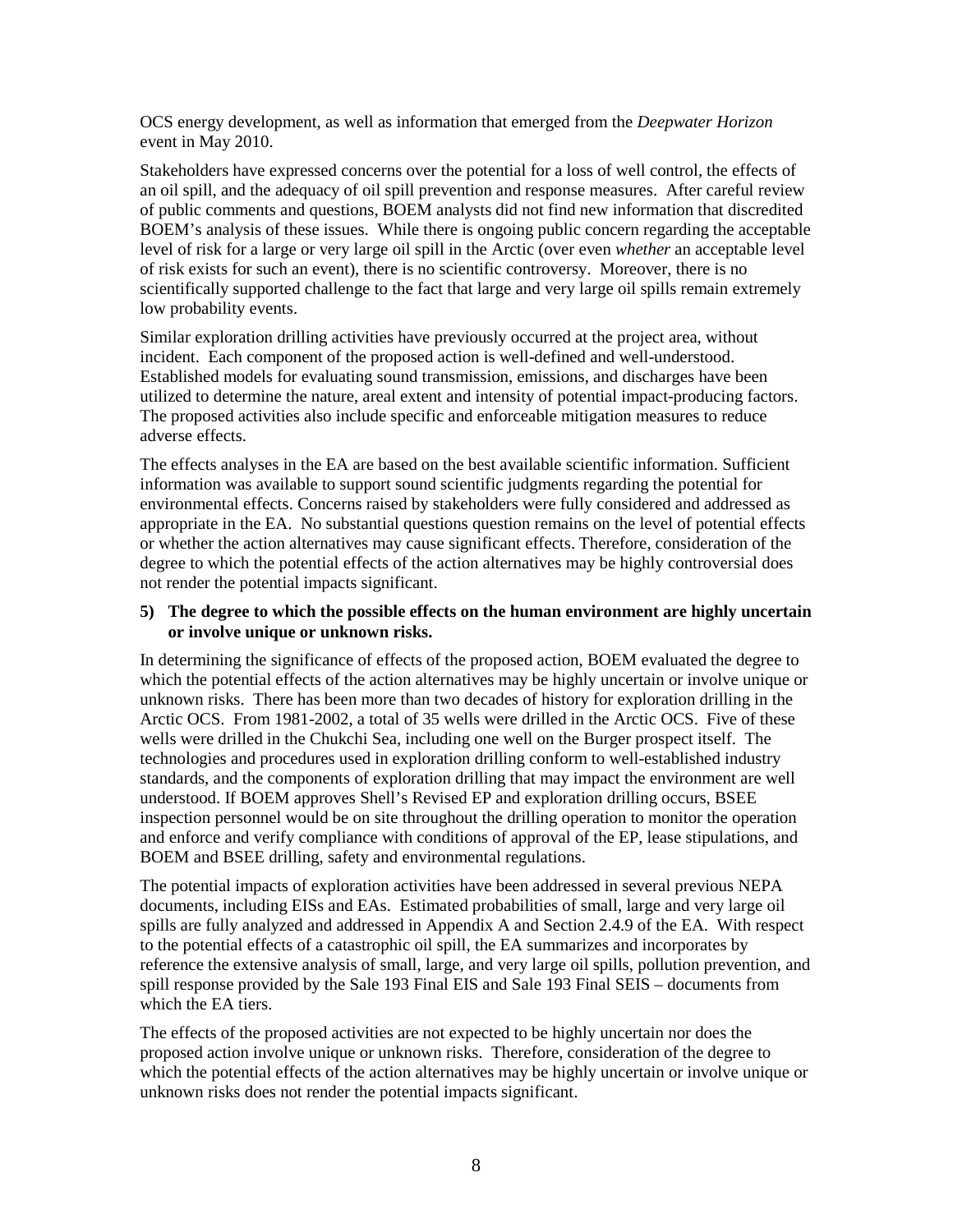#### **6) The degree to which the action may establish a precedent for future actions with significant effects or represents a decision in principle about a future consideration.**

In determining the significance of effects of the action alternatives, BOEM evaluated the degree to which the proposed activities may establish a precedent for future actions or represents a decision in principle about a future consideration. Shell's Revised EP was submitted pursuant to BOEM operating regulations at 30 CFR 550 Subpart B. Shell's proposed exploration of their Chukchi Sea leases is consistent with the overall objective of the OCSLA to determine the extent of the oil and natural gas resources of the OCS at the earliest practicable time. In compliance with OCSLA and Department of the Interior (DOI) policy in 516 DM 15, BOEM conducts technical and environmental review of each EP. No precedent for future actions or decision in principles about future considerations would be made through a decision on these specific proposed activities. Although a successful result of exploration drilling is a prerequisite to any decision on proposed development, approval of an EA does not constrain the decision on any subsequently proposed Development and Production Plan (DPP), and approving an EP does not set a precedent for approving any EP or DPP in the future. This action will not establish a precedent for future actions or represent a decision in principle about a future consideration. Therefore, consideration of the degree to which the action alternatives may establish a precedent for future actions or represent a decision about a future consideration does not render the potential impacts significant.

**7) Whether the action is related to other actions with individually insignificant but cumulatively significant impacts. Significance exists if it is reasonable to anticipate a cumulatively significant impact on the environment. Significance cannot be avoided by terming an action temporary or breaking it down into small component parts.**

In determining the significance of effects of the action alternatives, BOEM evaluated the degree to which the proposed activities may be related to other actions with individually insignificant but cumulatively significant impacts. The EA considered the potential cumulative impacts of the revised EP and other reasonably foreseeable activities and concluded that the contribution of the proposed activities would not create any significant cumulative impacts, either incrementally or synergistically. This action is not part of any larger action than can be expected to result in significant cumulative effects.

**8) The degree to which the action may adversely affect districts, sites, highways, structures, or objects listed in or eligible for listing in the National Register of Historic Places or may cause loss or destruction of significant scientific, cultural, or historical resources.** 

In determining whether the action alternatives may adversely affect historical resources, BOEM considered the distance of the proposed activities from shore, site clearance and shallow hazards data, and the results of consultations with the Alaska State Historic Preservation Office (SHPO). The proposed exploration drill sites are located more than 75 miles offshore. Allowable discharges and emissions are expected to have no onshore effects. The analyzed 48-bbl fuel spill is not expected to persist long enough to contact the coast. There are no known historic shipwrecks in the vicinity of the proposed drill sites. The site-clearance surveys of the proposed drilling areas do not indicate any surface resources or potential for sub-seafloor prehistoric sites. On November 29, 2011 BOEM wrote a letter informing the SHPO of its determination that the proposed action is not expected to adversely affect historic resources. Therefore, consideration of the degree to which the action alternatives may adversely affect historic resources does not render the potential impacts significant.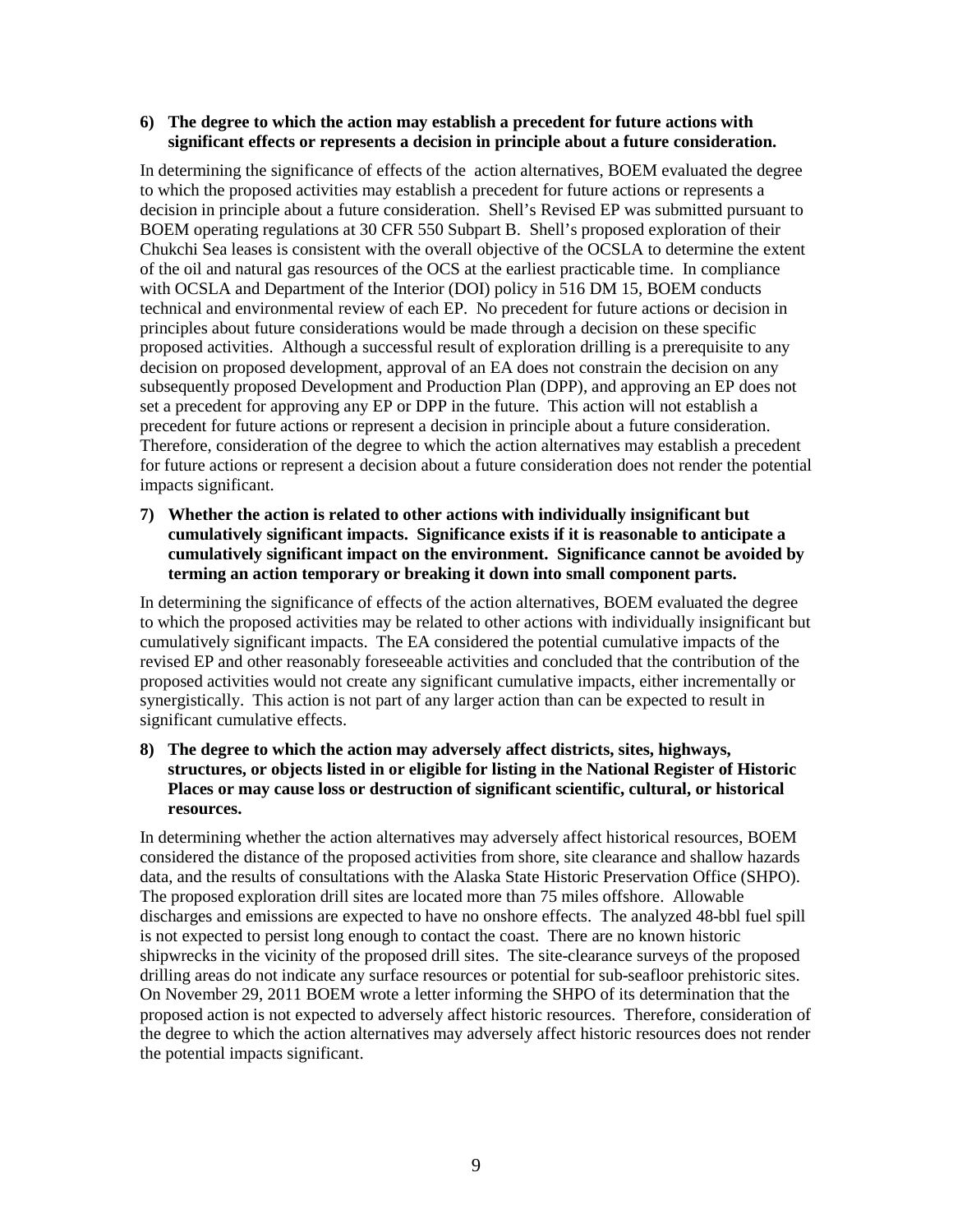#### **9) The degree to which the action may adversely affect an endangered or threatened species or its habitat that has been determined to be critical under the Endangered Species Act of 1973.**

In determining whether the action alternatives may adversely affect endangered or threatened species or designated critical habitat, BOEM considered the current Biological Opinions (BOs) and other analyses of OCS activities from NMFS and FWS. These analyses, summarized and incorporated by reference in the EA, are:

- Biological Opinion for Beaufort and Chukchi Sea Program Area Lease Sales and associated Seismic Surveys and Exploratory Drilling, USFWS, 2009.
- Biological Opinion for Oil and Gas Leasing and Exploration Activities in the U.S. Beaufort and Chukchi Seas, Alaska; and Authorizations of Small Takes Under the Marine Mammal Protection Act, NMFS, 2008.
- Biological Opinion for Oil and Gas Leasing, Exploration Activities, in the U.S. Beaufort and Chukchi Seas, Alaska, Arctic Regional Biological Opinion, 2006, NMFS.

Shell's proposed exploration activities are within the scope of the activities covered in these BOs.

The BOEM completed formal consultation with NMFS, Alaska Region, on the potential effects of OCS oil and gas leasing and exploration on the Beaufort Sea and Chukchi Sea. NMFS provided a Biological Opinion (BO) for Oil and Gas Leasing and Exploration Activities in the U.S. Beaufort and Chukchi Seas, Alaska and Authorization of Small Takes Under the Marine Mammal Protection Act (USDOC, NOAA, NMFS, 2008). The BO considers the effects of oil and gas leasing and exploration on threatened and endangered species under the jurisdiction of NMFS. The NMFS concluded the described actions are not likely to jeopardize the continued existence of the fin, humpback, or bowhead whale.

The December 2010, NMFS proposal (75 FR 77476) to list ringed seals and the Beringia DPS of bearded seals as threatened under the ESA requires BOEM to evaluate the likelihood that the proposed action would jeopardize the continued existence of these ice seals. BOEM has concluded that the proposed action would not jeopardize the continued existence of these ice seals and further consultation is not required under the ESA.

The BOEM completed formal consultation with FWS, Alaska Region, on the potential effects of OCS oil and gas leasing and exploration in the Beaufort and Chukchi Seas to listed species under FWS jurisdiction. The FWS provided a BO for Beaufort and Chukchi Sea Program Area Lease Sales and Associated Seismic Surveys and Exploratory Drilling dated September 3, 2009 (USDOI, FWS, 2009). The FWS concluded that it is unlikely that seismic survey and exploratory drilling activities will violate section  $7(a)(2)$  of the ESA. The FWS determined that adverse effects on listed species are anticipated. In the BO, FWS provided incidental take authorization for listed eiders and requires that operators get a Letter of Authorization under the MMPA.

The FWS designated polar bear critical habitat in December 2010 (75 FR 76086) and the BOEM has reinitiated formal consultation regarding the potential for the proposed action to adversely modify designated polar bear critical habitat. Based on the analysis in this EA, BOEM has preliminarily concluded that the proposed action would not adversely modify designated polar bear critical habitat. These findings are part of a new Biological Evaluation which was prepared by BOEM and submitted to FWS on September 30, 2011.

The Pacific walrus was designated a candidate species under the ESA on 10 February 2011 (76 FR 7634). BOEM has preliminarily concluded that the proposed action would not jeopardize the continued existence of the Pacific walrus. These findings are part of a new draft Biological Evaluation being prepared by BOEM for conveyance to FWS in the near future.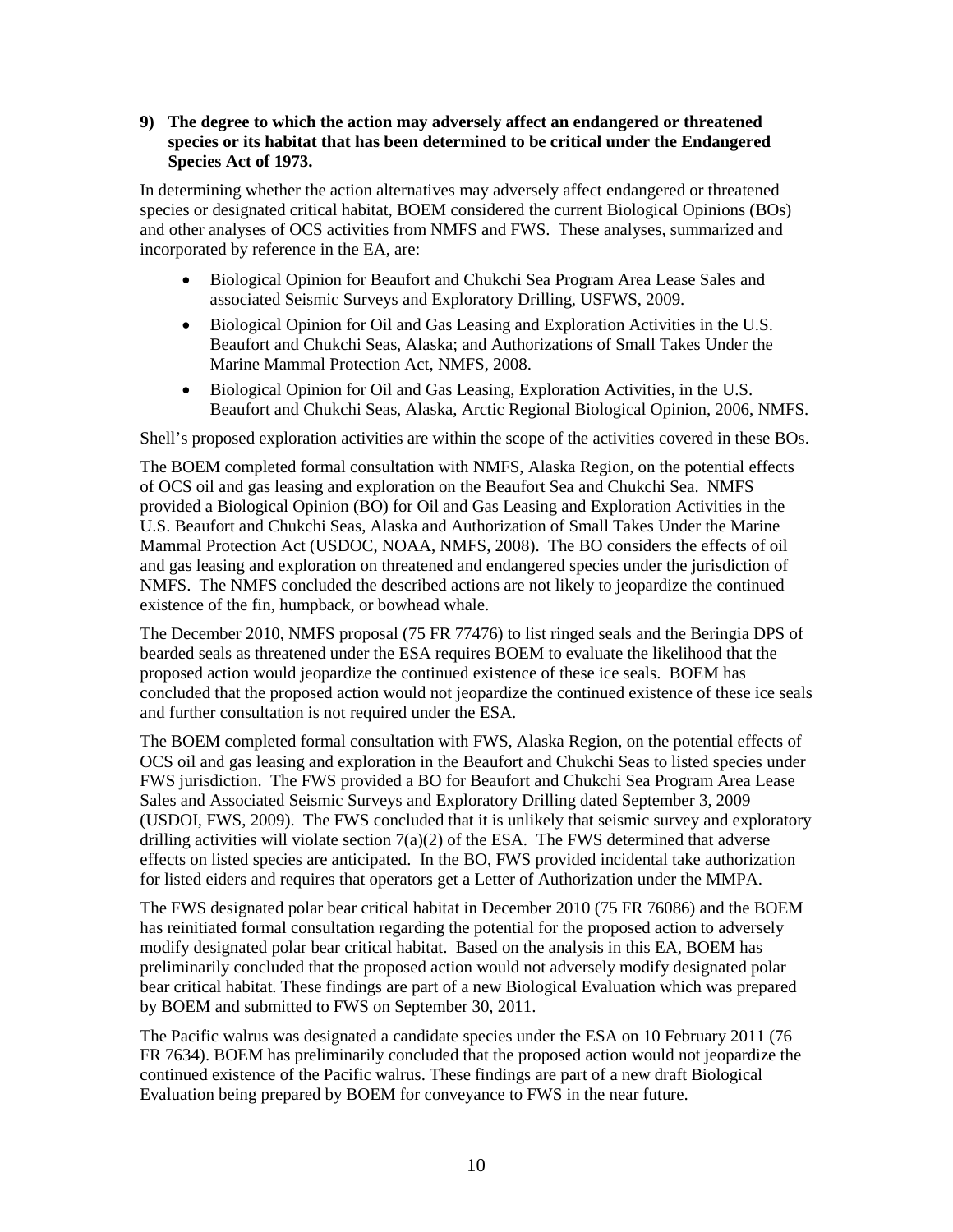Under the ESA, no incidental take of a protected species is authorized unless an Incidental Take Statement (ITS) is issued by NMFS or FWS for the proposed activity. Any BOEM approval of Shell's EP would include enforceable conditions under which an APD would not be approved, and commencement of activities would not be authorized until appropriate ITSs from NMFS and FWS have been issued. I3SEE approval of the APD would also include any Reasonable and Prudent Measures and associated Terms and Conditions required through the ESA consultation process. Conditional approval of an APD does not foreclose the formulation or implementation of additional Reasonable and Prudent Measures in future consultations.

The EA also analyzed the proposed activities' potential to adversely affect the threatened and endangered referenced above. Adverse impacts are not expected to exceed minor level of effect. Therefore, consideration of whether the action alternatives may adversely affect endangered or threatened species or designated critical habitat docs not render the potential impacts significant.

#### 10) Whether the action threatens a violation of Federal, State, or local law or requirements imposed for the protection of the environment.

In determining whether the action alternatives may violate Federal, State, or local law or requirements imposed for the protection of the environment, BOEM considered documentation in Shell's revised EP related to compliance with BOEM operating regulations, applicable lease stipulations, permits and authorizations, and other applicable environmental laws and requirements. BOEM determined that the proposed activities comply with BOEM regulations at 30 CFR 550 Subpart B and with applicable lease stipulations. The revised EP includes a listing of the laws and regulations applicable to the proposed activities and discusses the status of Shell's major permit applications and certifications. BOEM requires compliance with all applicable Federal. State, and local laws and requirements. An approval of Shell's revised EP would include conditions under which commencement of activities is not authorized until Shell's receipt of all necessary permits and authorizations. Therefore, consideration of whether the action alternatives threaten to violate Federal. State, or local law or requirements imposed for the protection of the environment does not render the potential impacts significant.

### 7. Finding of No Significant Impact

have considered the identified issues and concerns; the EA's evaluation of potential effects from proposed activities: the mitigation incorporated into the proposed action to assure that potential impacts arc reduced to the extent practicable and major disputes over the effects of the proposal are avoided; and the review of 40 CFR 1508.27 significance factors above. It is my determination that no substantial questions remain regarding potentially significant impacts and that no potentially significant impacts are expected to occur as a result of the proposed activities under either Alternative 2 or 3. It is my determination that approving these proposed activities does not constitute a major Federal action significantly affecting the quality of the human environment within the meaning of Section 102(2)(c) of the National Environmental Policy Act of 1969.

Senjor Advisor Alaska OCS Region

 $14/11$